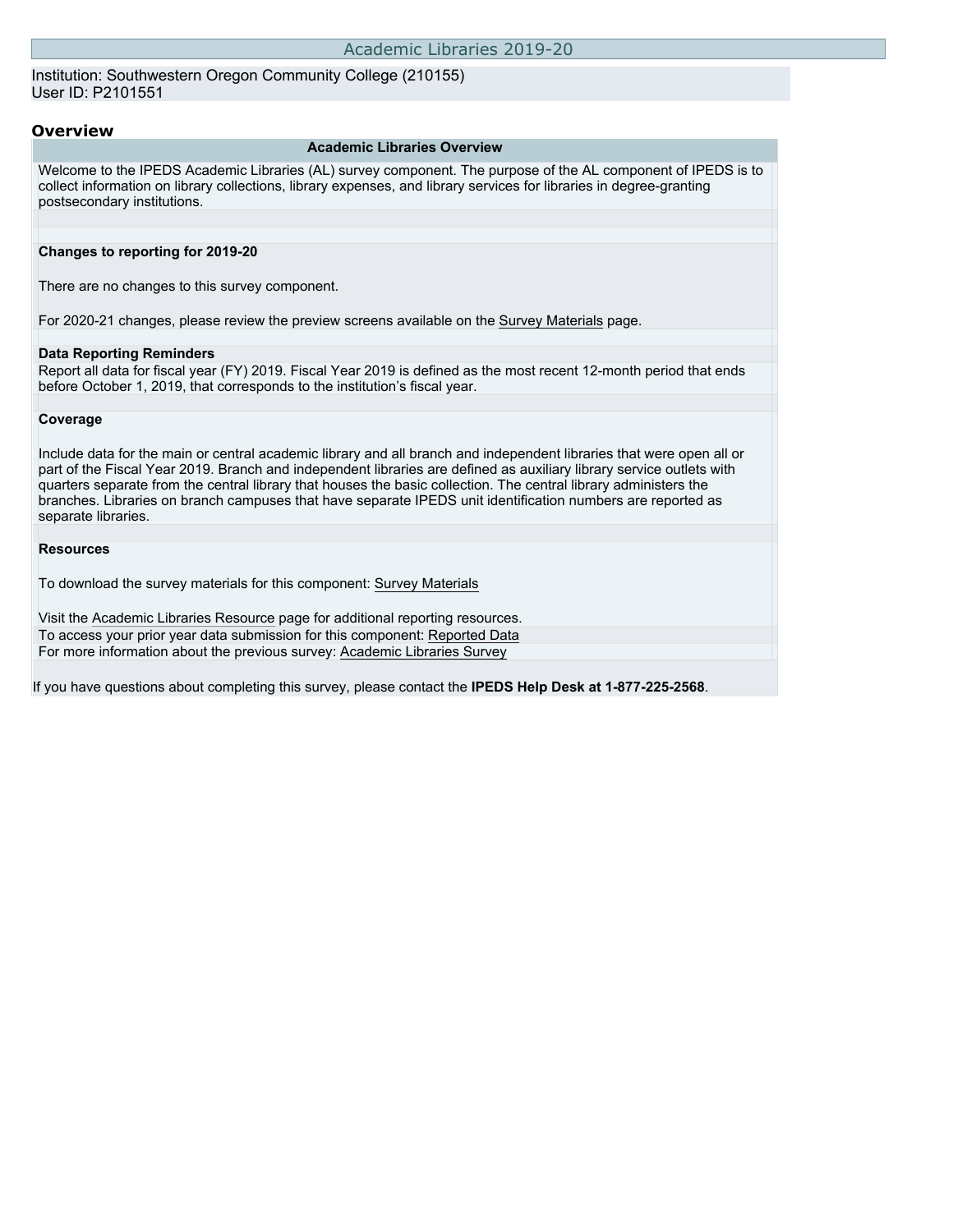| <b>Screening Questions</b><br><b>O</b> Were your annual total library expenses for Fiscal Year 2019: |                                    |  |  |  |
|------------------------------------------------------------------------------------------------------|------------------------------------|--|--|--|
| Less than \$100,000                                                                                  | Greater than or equal to \$100,000 |  |  |  |
| Is the library collection entirely electronic?                                                       |                                    |  |  |  |
| $\odot$ No                                                                                           | Yes                                |  |  |  |
|                                                                                                      |                                    |  |  |  |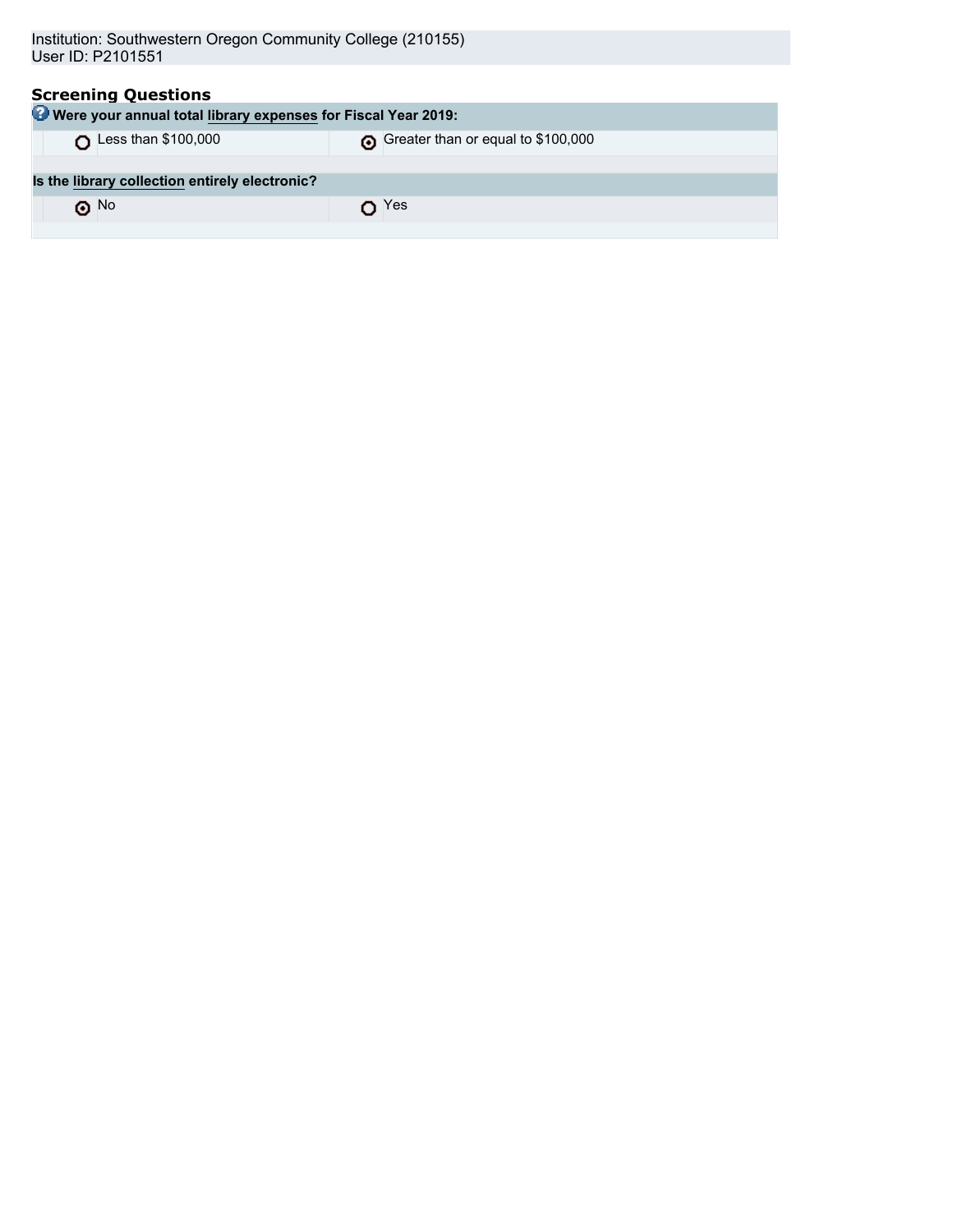| Library Collections/Circulation and Interlibrary Loan Services                                                                                                                                                                                                     |        |                      |                           |                             |                          |  |
|--------------------------------------------------------------------------------------------------------------------------------------------------------------------------------------------------------------------------------------------------------------------|--------|----------------------|---------------------------|-----------------------------|--------------------------|--|
| Section I:<br>For all degree-granting institutions                                                                                                                                                                                                                 |        |                      |                           |                             |                          |  |
| with library expenses >0 and/or access to a library collection<br>NOTE - This section of the survey collects data on selected types of material. It does not cover all materials.<br>Report the total number of each category held at the END of Fiscal Year 2019. |        |                      |                           |                             |                          |  |
| <b>Library Collections</b><br><b>Physical</b>                                                                                                                                                                                                                      |        |                      | <b>Digital/Electronic</b> |                             | <b>Total</b>             |  |
|                                                                                                                                                                                                                                                                    |        | Prior Year<br>Amount |                           | <b>Prior Year</b><br>Amount |                          |  |
| <b>Books</b>                                                                                                                                                                                                                                                       | 27,542 | 28,458               | 255,099                   | 207,732                     |                          |  |
| Databases                                                                                                                                                                                                                                                          |        |                      | $\bigcirc$ 121            | 88                          |                          |  |
| Media                                                                                                                                                                                                                                                              | 2,727  | 3,083                | 0                         |                             |                          |  |
| Serials                                                                                                                                                                                                                                                            | 38     | 42                   | $\Omega$                  |                             |                          |  |
| <b>Total</b>                                                                                                                                                                                                                                                       | 30,307 | 31,583               | 255,220                   | 207,820                     | 285,527                  |  |
| <b>ULibrary Circulation</b>                                                                                                                                                                                                                                        | 6,397  | 6,348                | $\bigcirc$ 972            | 14,173                      | 7,369                    |  |
| Does your institution have Interlibrary Loan Services?                                                                                                                                                                                                             |        |                      |                           |                             |                          |  |
| N <sub>o</sub><br>$\circ$                                                                                                                                                                                                                                          |        |                      |                           |                             |                          |  |
| $\odot$ Yes                                                                                                                                                                                                                                                        |        |                      |                           |                             |                          |  |
| <b>Interlibrary Loan Services</b>                                                                                                                                                                                                                                  |        |                      | <b>Number</b>             |                             | <b>Prior Year Amount</b> |  |
| Total interlibrary loans and documents provided to<br>other libraries                                                                                                                                                                                              |        |                      |                           | 178                         |                          |  |

Total interlibrary loans and documents received 73 **81**

**You may use the space below to provide context for the data you've reported above. This context box will not be posted on the [College Navigator Website.](http://nces.ed.gov/collegenavigator/)**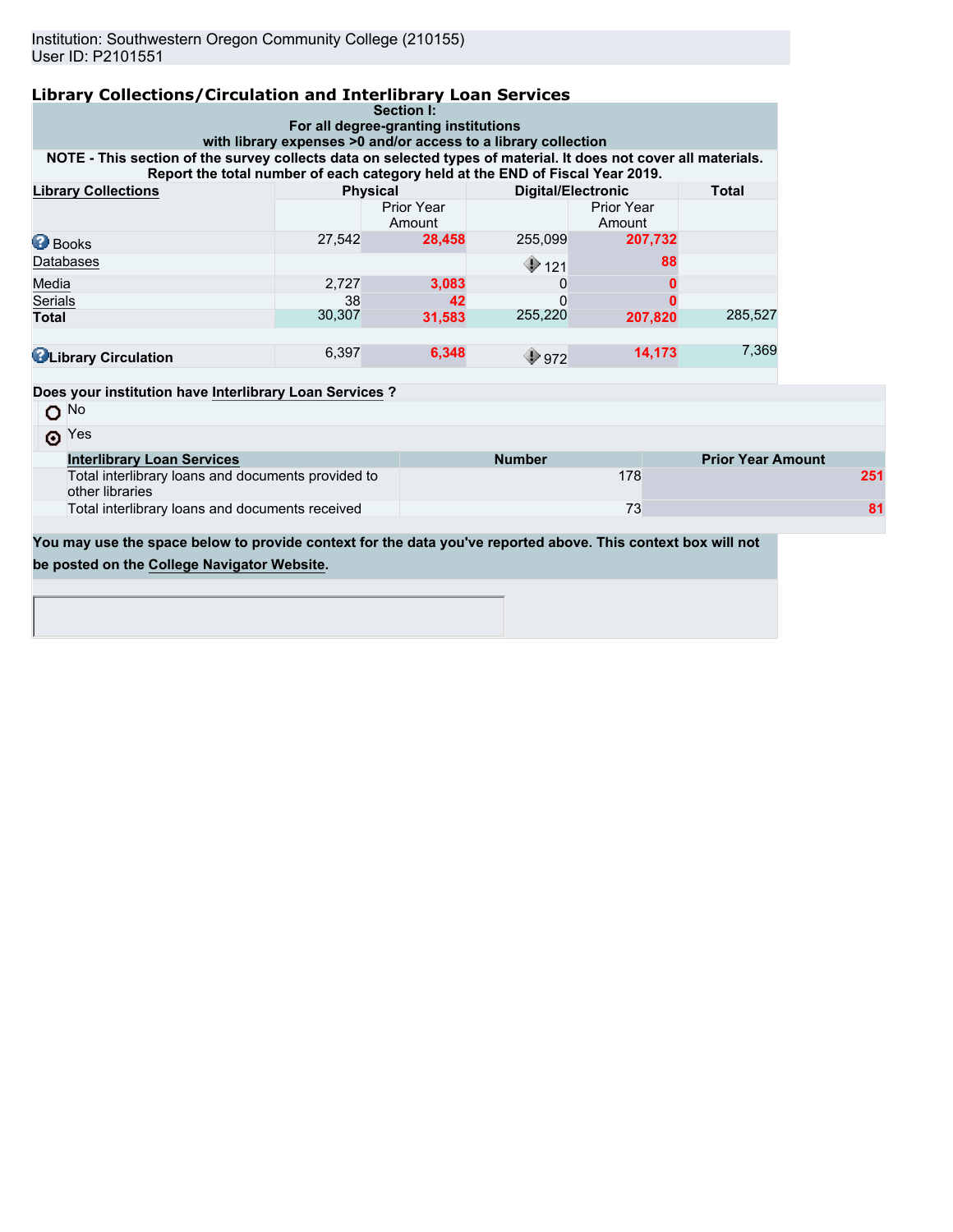Institution: Southwestern Oregon Community College (210155) User ID: P2101551

| <b>Expenses</b>                                                                                                                                                 |               |                          |  |  |  |
|-----------------------------------------------------------------------------------------------------------------------------------------------------------------|---------------|--------------------------|--|--|--|
| <b>Section II:</b><br>For degree-granting institutions with<br>library expenses >= \$100,000                                                                    |               |                          |  |  |  |
| Library expenses should be reported for the most recent 12-month period that corresponds to your institution's<br>fiscal year that ends before October 1, 2019. |               |                          |  |  |  |
|                                                                                                                                                                 |               | <b>Prior Year Amount</b> |  |  |  |
| Cindicate the number of branch and independent libraries<br>(exclude the main or central library).                                                              | 0             | Ω                        |  |  |  |
| <b>BExpenses</b>                                                                                                                                                | <b>Amount</b> |                          |  |  |  |
| Total salaries and wages for the library staff                                                                                                                  | 135,803       | 130,276                  |  |  |  |
| Are staff fringe benefits paid out of the library budget?                                                                                                       |               |                          |  |  |  |
| No.<br>o                                                                                                                                                        |               |                          |  |  |  |
| <b>Total Fringe benefits</b><br>$\odot$ Yes                                                                                                                     | 66,543        | 63,835                   |  |  |  |
| <b>Materials/services expenses</b>                                                                                                                              |               |                          |  |  |  |
| One-time purchases of books, serial back-files, and other<br>materials                                                                                          | 23,600        |                          |  |  |  |
| Ongoing commitments to subscriptions                                                                                                                            | 44.000        |                          |  |  |  |
| All other materials/services costs                                                                                                                              | 4,300         |                          |  |  |  |
| <b>Total materials/services expenses</b>                                                                                                                        | 71,900        | 78,356                   |  |  |  |
| <b>Operations and maintenance expenses</b>                                                                                                                      |               |                          |  |  |  |
| <b>Preservation services</b>                                                                                                                                    | $\Omega$      |                          |  |  |  |
| All other operations and maintenance expenses                                                                                                                   | 10,700        |                          |  |  |  |
| Total operations and maintenance expenses                                                                                                                       | 10,700        | 10,702                   |  |  |  |
| <b>Total Expenses</b>                                                                                                                                           | 284,946       | 283,169                  |  |  |  |
| <b>Total Expenses (minus Fringe Benefits)</b>                                                                                                                   | 218,403       | 219,334                  |  |  |  |

**You may use the space below to provide context for the data you've reported above. This context box will not be posted on the [College Navigator Website.](http://nces.ed.gov/collegenavigator/)**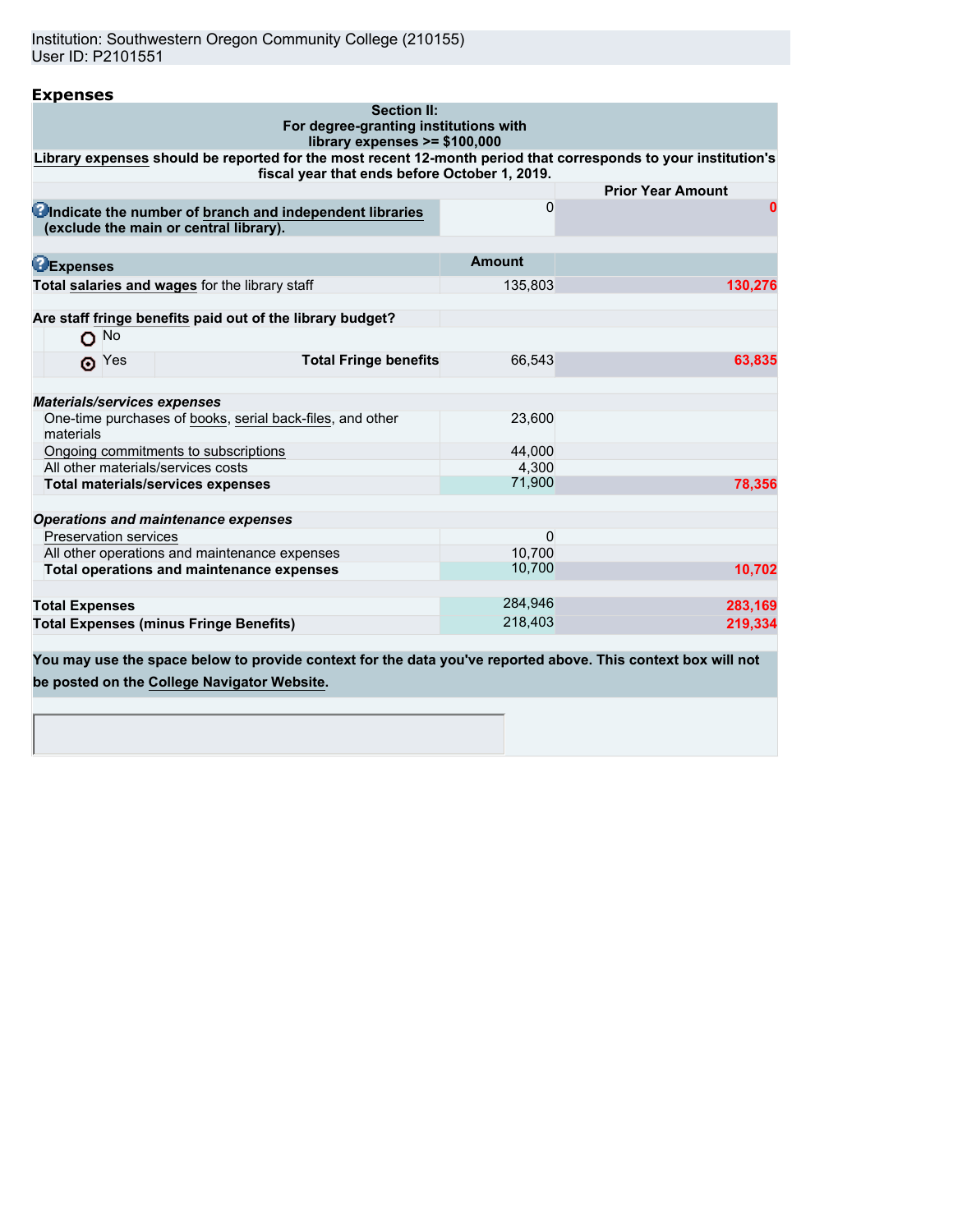# **Prepared by**

The name of the preparer is being collected so that we can follow up with the appropriate person in the event that there are questions concerning the data. The Keyholder will be copied on all email correspondence to other preparers. The time it took to prepare this component is being collected so that we can continue to improve our estimate of the reporting burden associated with IPEDS. Please include in your estimate the time it took for you to review instructions, query and search data sources, complete and review the component, and submit the data through the Data Collection System.

| Thank you for your assistance.                                                                                                    |                                         |  |                                                            |                      |                                            |  |
|-----------------------------------------------------------------------------------------------------------------------------------|-----------------------------------------|--|------------------------------------------------------------|----------------------|--------------------------------------------|--|
|                                                                                                                                   |                                         |  |                                                            |                      |                                            |  |
| This survey component was prepared by:                                                                                            |                                         |  |                                                            |                      |                                            |  |
|                                                                                                                                   | Keyholder                               |  | <b>SFA Contact</b>                                         |                      | <b>HR Contact</b>                          |  |
|                                                                                                                                   | <b>Finance Contact</b>                  |  | Academic Library Contact                                   |                      | Other                                      |  |
|                                                                                                                                   | Name: Noelle Ebert                      |  |                                                            |                      |                                            |  |
|                                                                                                                                   | Email: Noelle.Ebert@socc.edu            |  |                                                            |                      |                                            |  |
|                                                                                                                                   |                                         |  |                                                            |                      |                                            |  |
| How many staff from your institution only were involved in the data collection and reporting process of this<br>survey component? |                                         |  |                                                            |                      |                                            |  |
| 2.00 Number of Staff (including yourself)                                                                                         |                                         |  |                                                            |                      |                                            |  |
|                                                                                                                                   |                                         |  |                                                            |                      |                                            |  |
| How many hours did you and others from your institution only spend on each of the steps below when                                |                                         |  |                                                            |                      |                                            |  |
| responding to this survey component?                                                                                              |                                         |  |                                                            |                      |                                            |  |
|                                                                                                                                   |                                         |  |                                                            |                      |                                            |  |
| Exclude the hours spent collecting data for state and other reporting purposes.                                                   |                                         |  |                                                            |                      |                                            |  |
| <b>Staff member</b>                                                                                                               | <b>Collecting Data</b><br><b>Needed</b> |  | <b>Revising Data to Match</b><br><b>IPEDS Requirements</b> | <b>Entering Data</b> | <b>Revising and</b><br><b>Locking Data</b> |  |
| Your office                                                                                                                       | 8.00 hours                              |  | hours                                                      | hours                | hours                                      |  |
| <b>Other offices</b>                                                                                                              | hours                                   |  | hours                                                      | hours                | hours                                      |  |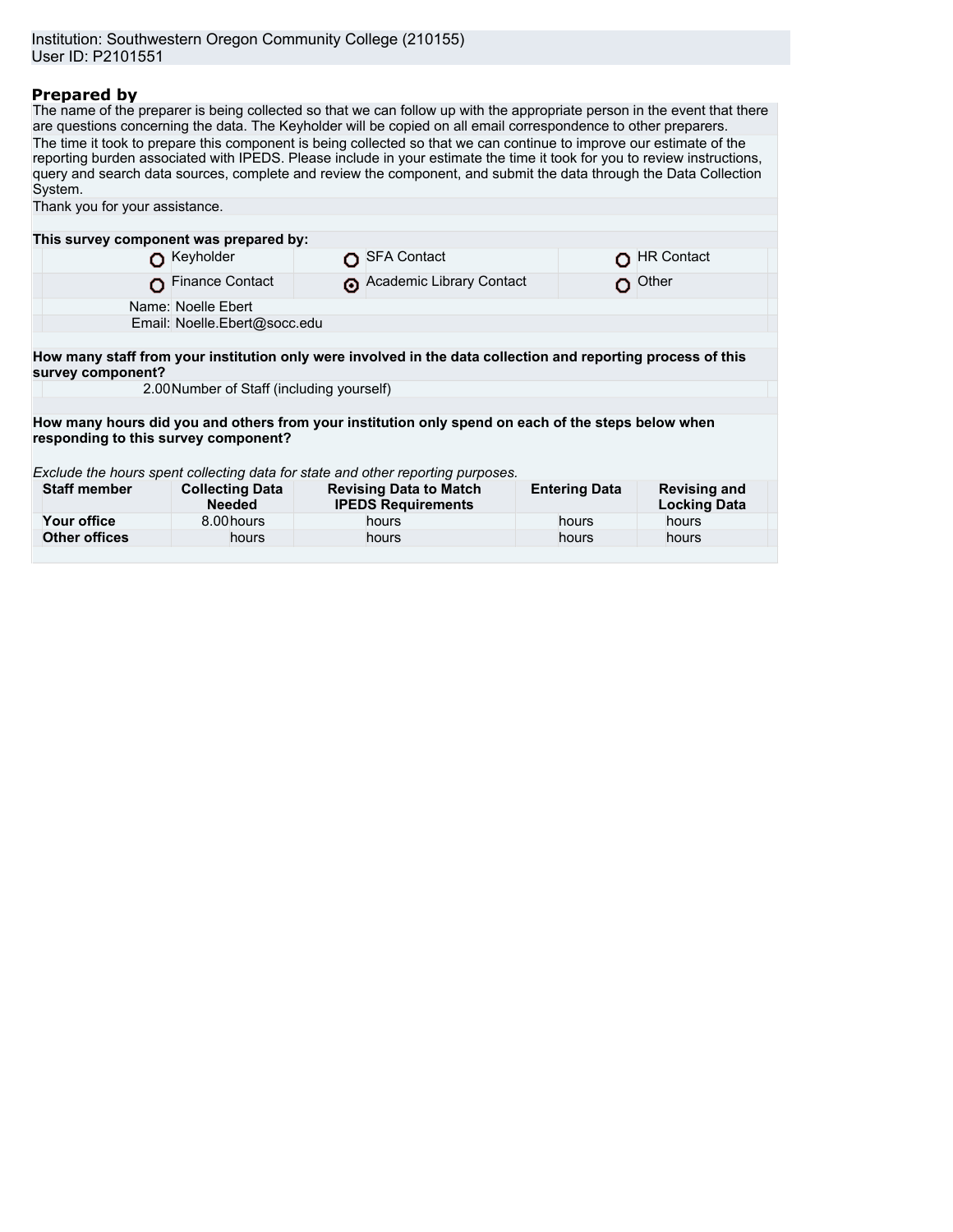# **Summary**

## **Academic Libraries Component Summary**

IPEDS collects important information regarding your institution. All data reported in IPEDS survey components become available in the IPEDS Data Center and appear as aggregated data in various Department of Education reports. Additionally, some of the reported data appears in your institution's Data Feedback Report (DFR). The purpose of this summary is to provide you an opportunity to view some of the data that, when accepted through the IPEDS quality control process, will appear on your DFR. Data Feedback Reports will be available through the [Data](https://nces.ed.gov/ipeds/use-the-data) [Center](https://nces.ed.gov/ipeds/use-the-data) and sent to your institution's CEO in November 2019.

Please review your data for accuracy. If you have questions about the data displayed below after reviewing the data reported on the survey screens, please contact the IPEDS Help Desk at: 1-877-225-2568 or ipedshelp@rti.org.

| Library<br><b>Collections/Circulation</b> | <b>Physical Collection</b> | Digital/Electronic<br><b>Collection</b> |
|-------------------------------------------|----------------------------|-----------------------------------------|
| <b>Books</b>                              | 27,542                     | 255,099                                 |
| <b>Databases</b>                          |                            | 121                                     |
| Media                                     | 2,727                      | 0                                       |
| <b>Serials</b>                            | 38                         | 0                                       |
| <b>Total Collection</b>                   | 30,307                     | 255,220                                 |
|                                           |                            |                                         |
| <b>Total Circulation</b>                  | 6,397                      | 972                                     |

| <b>Expenses</b>                        | <b>Amount</b> |
|----------------------------------------|---------------|
| Salaries and wages                     | \$135,803     |
| Fringe benefits                        | \$66,543      |
| Materials/services expenses            | \$71,900      |
| Operations and maintenance<br>expenses | \$10,700      |
| Total expenses                         | \$284,946     |